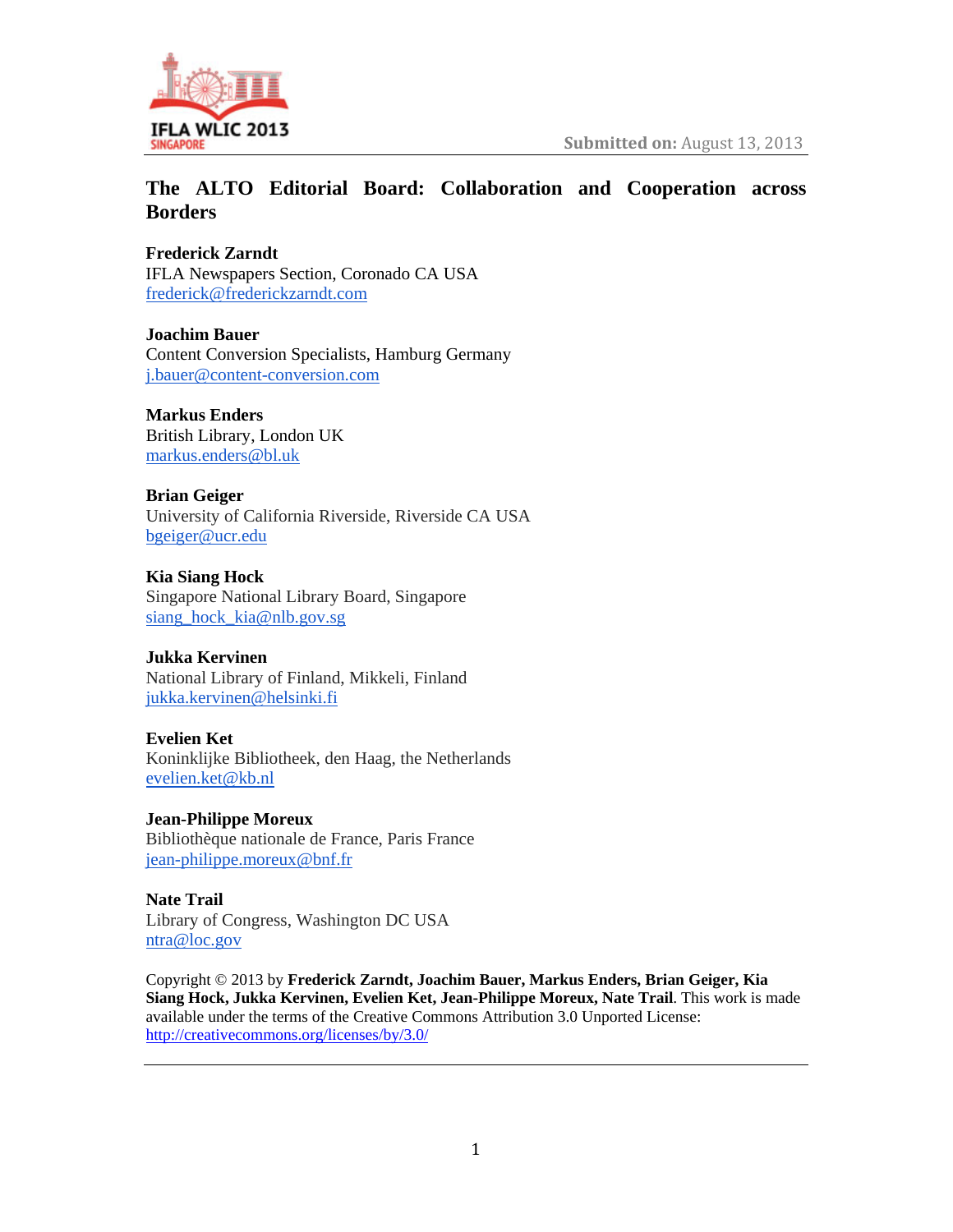### **Abstract**

*Many library digital text collections created from pre-digital era materials (books, journals, magazines, etc) and nearly all library digital historical newspaper collections use digital mages (TIFF, JPEG, JPEG2000, etc), OCR software (ABBYY FineReader, Nuance Omnipage), METS XML, ALTO XML, and various metadata standards (MODS, Dublin Core, PRISM, MIX, etc). Both METS (Metadata Encoding and Transmission Standard) and ALTO (Analyzed Layout and Text Object) are XML standards developed by the international library community and administered (hosted) by the Library of Congress at http://www.loc.gov/standards/mets/ and http://www.loc.gov/standards/alto/ respectively.*

*The current editorial board has members from the National Library of Finland, the British Library, Singapore National Library Board, Bibliothèque nationale de France, Netherlands Koninklijke Bibliotheek, the Library of Congress, the University of Kentucky, the University of California Riverside, and a software company, Content Conversion Specialists. All but two are IFLA members, and several serve on other standards boards in addition to the ALTO board. (You can see the list of current editorial board members at http://www.loc.gov/standards/alto/community/editorialboard.html.)*

*With members in cities that span 16 time zones, you can imagine collaboration, cooperation, and good communication are essential to achieving anything. Of course a willingness of the members in the outlying time zones to get up early or stay up late is indispensable too. Good telecommunications infrastructure is imperative, and, as we will see, free and easy (Skype) sometimes is not reliable.* 

*This paper gives an account of the history of the ALTO XML standard, of the ALTO editorial board, and of the ways that the board organizes itself and conducts its business. The paper describes the collaborative process used by the board to receive, review, and adopt changes to the standard, and it gives especial attention to step-by-step process collaboratively developed to track and implement changes to ALTO. And last, but far from least, it informally examines members' motivations for participation in the board.*

**Keywords:** library standards, XML standards, ALTO XML, OCR, digitization

# **1. Overview**

**A**nalysed **L**ayout and **T**ext **O**bject (ALTO) standard is a XML schema of metadata for describing the layout and content of physical text resources such as pages of a book or a newspaper. ALTO accurately captures technical details of text pages such as the position of characters, words, paragraphs, illustations, footnotes, etc. These details make it possible for access systems like Chronicling America, Papers Past, Trove, and NewspapersSG (and many others) to precisely locate and show a character, word, paragraph, illustration, or footnote on a page image.

ALTO is an open standard and may be freely used by anyone.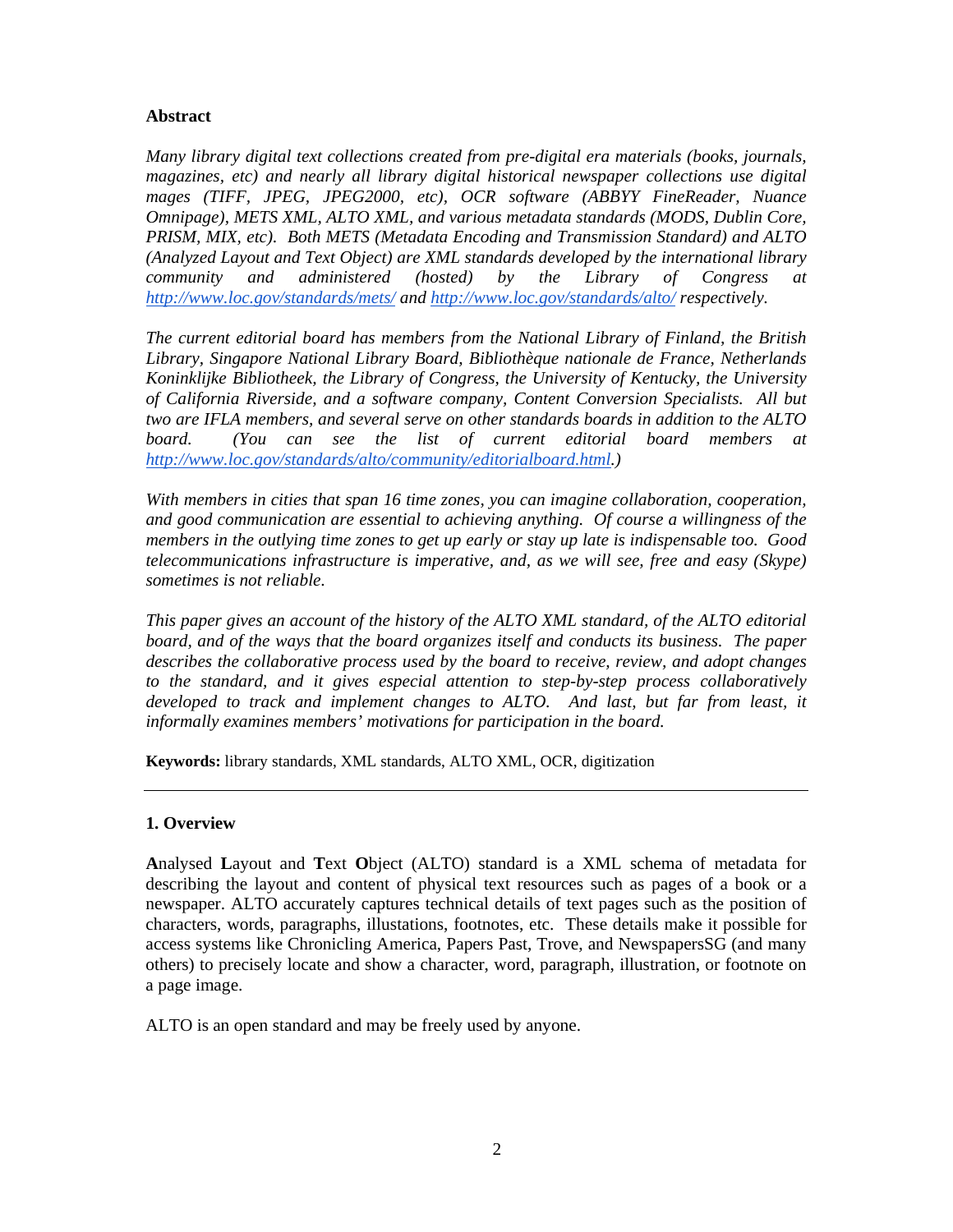The Metadata Encoding and Transmission Standard (METS) is also a library XML standard often used in conjunction with ALTO. While METS  $XML<sup>1</sup>$  can represent the structure of a variety of digital objects (text, video, audio), it cannot, nor is it intended to, describe text components (paragraphs, words, characters, illustrations, etc) of a text digital object such as a book, magazine, or newspaper. The ALTO XML standard has been developed for this purpose. And while ALTO XML files are primarily intended for use with METS XML files, they may also be used independently.

The remainder of this paper will recount the history of the ALTO schema, the history of ALTO editorial board, the ALTO administration and maintenance process, and the operation of the ALTO editorial board. For those who are interested, ALTO technical details may be found at http://www.loc.gov/standards/alto/.

#### **2. A Brief History of ALTO XML**

 

METAe was a 3-year EU-funded research and development project which began in September 2000. The project was a collaboration of 14 partners from 7 European countries and the USA and coordinated by the University of Innsbruck<sup>2</sup>. The ALTO XML standard is one of the products of the METAe project.

One of the METAe partners, Content Conversion Specialists (CCS), administered and maintained the ALTO standard until August 2009. Then responsibility for its administration and maintentance was transferred to the Library of Congress and the ALTO Editorial Board. The version of the ALTO schema was changed to 2.0 as part of the transfer and is identical to the previous version (1.4) except for the addition of a *loc.gov* namespace URI and an updated URI import reference for the inclusion of xLink functionality.

One of the first uses of ALTO for a mass digitization project began in 2004 during the inital phase of the Library of Congress's National Digital Newspaper Program(NDNP)<sup>3</sup>. ALTO is an essential component of NDNP because it facilitates the capture of text reading order and word position on each OCRed newspaper page. ALTO makes it possible for NDNP access system, Chronicling America (http://chroniclingamerica.loc.gov), to show (highlight) a search term position on a newspaper page. Without this capability users would find it

 $<sup>1</sup>$ METS has been and continues to be developed by the METS Editorial Board whose members are drawn from</sup> the international library community. The Library of Congress administers and maintains the METS standard, schema, and documentation. See http://www.loc.gov/standards/mets/.

 $2$  METAe project members were Leopold-Franzens-Universität, Institut für Angewandte Informatik Universität Linz, Mitcom Neue Medien GmbH, CCS Content Conversion Specialists GmbH, Universidad de Alicante, Friedrich-Ebert-Stiftung, Cornell University Library Department of Preservation and Conservation, Bibliothèque nationale de France, The National Library of Norway, Biblioteca Statale A. Baldini, Dipartimento di Sistemi e Informatica University of Florence, Universitätsbibliothek Karl-Franzens-Universität, Scuola Normale Superiore Centro di Ricerche Informatiche per i Beni Culturali, and Higher Education Digitisation Service HEDS. Also see http://meta-e.aib.uni-linz.ac.at/.

<sup>&</sup>lt;sup>3</sup> A detailed description of the National Digital Newspaper Program (NDNP) and the technical requirements are found at http://www.loc.gov/ndnp/. Chronicling America (http://chroniclingamerica.loc.gov/) is the access software system for NDNP data.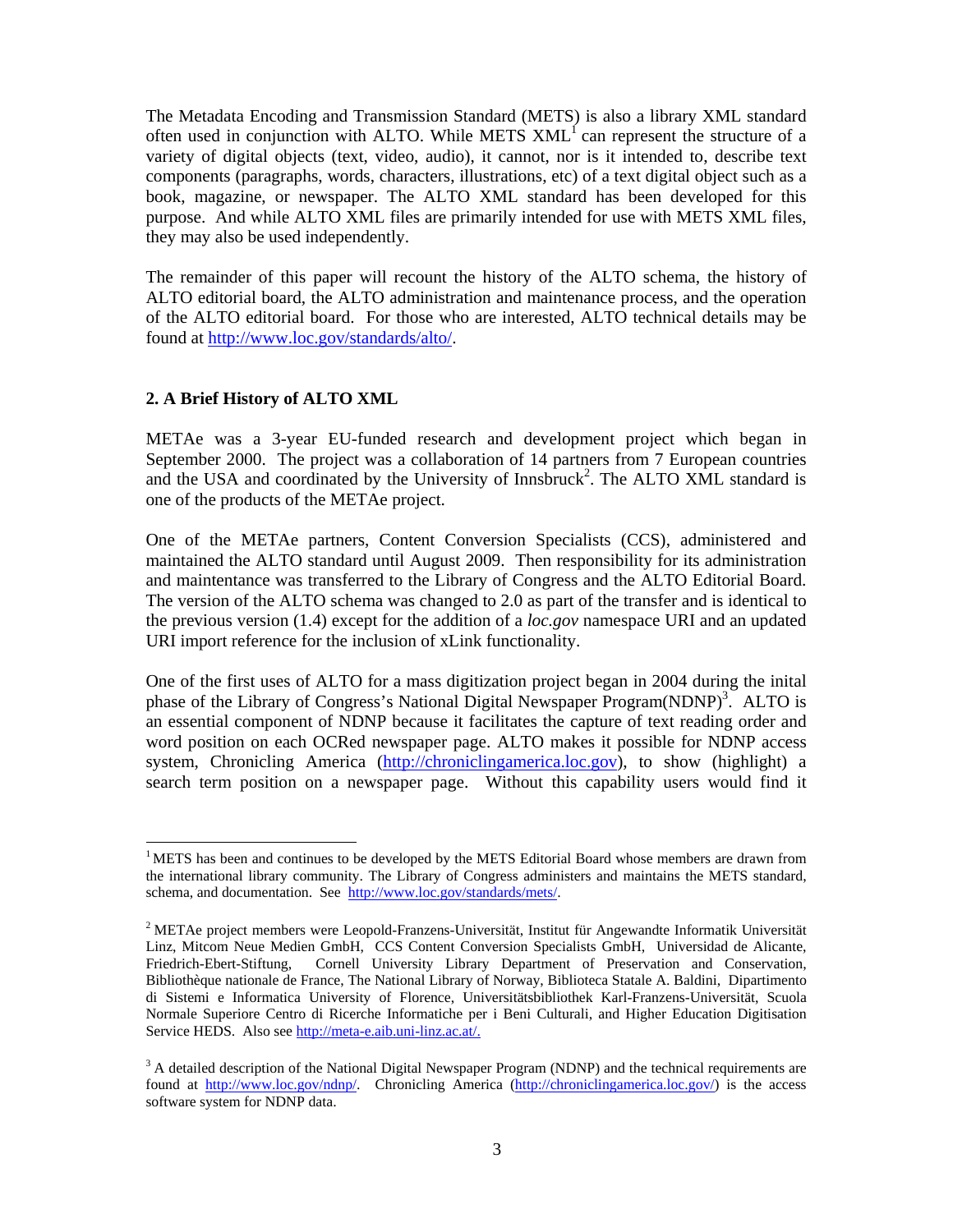difficult indeed to locate the search term because newspapers may have 8,000 to 15,000 words on a page.

Chronicling America is one of the first and most prominent users of ALTO XML, but today it is far from the only one. There are many, many text digitization projects around the world that use ALTO XML.

# **3. An Even Briefer History of the ALTO Editorial Board**

The ALTO Editorial Board was formed at the same time administration and maintenance of ALTO was transferred to the Library of Congress. In August 2009 it met for the first time at the National Library of Sweden in conjunction with an IFLA / National Library of Sweden sponsored newspapers symposium "*The present becomes the past*"<sup>4</sup>. Initially the board was comprised of volunteer library professionals with an interest in text digitization, the library standards liaison from the Library of Congress, and employees of CCS.

The authors of this paper are the current board members. As one can see, board members are a diverse and cosmopolitan bunch with members from Europe, North America, and Singapore. Board member locations span 16 time zones from UTC – 8 hours to UTC + 8 hours. Consquently, and some board members would say unfortunately, some members must get up early for a meeting while others must stay up late.

Since August 2009 the intention of the board has been to meet monthly by teleconference or web conference. In practice the board meets when a quorum of its volunteer members has free time from their other responsibilities. Sometimes the meetings are held every other month (or even less frequently). Very rarely there may be two meetings in a single month.

### **4. How the Board Works**

 

*The purpose of the ALTO Editorial Board is to maintain editorial control of ALTO, its XML schema, and official ALTO documentation. Additionally, the Board promotes the use of the standard and endorses best practices in the use of ALTO as the practices emerge. The ALTO Editorial Board is representative of important communities of interest for ALTO.*<sup>5</sup>

The current board has both library and industry members. All board members from libraries are consumers of ALTO; some library members are also ALTO XML file producers. Industry members are produceers of ALTO XML (service bureaus) or creators of ALTO production software (CCS). It's important that both the producer and consumer viewpoint is represented because each has a very different perspective, for example, as ALTO consumers, libraries are far more concerned about backward compatibility.

<sup>&</sup>lt;sup>4</sup> The conference program is found at  $\frac{http://www.kb.se/english/about/news/Present-past/}{}$  (accessed July 2013). The conference was co-sponsored by the IFLA Preservation & Conservation Section, and IFLA Core Activity on Preservation & Conservation (PAC)

<sup>&</sup>lt;sup>5</sup> If the statement of purpose sounds suspiciously like the METS statement of purpose, that's because ALTO's statement is patterned after the METS statement (cf. http://www.loc.gov/standards/mets/mets-board).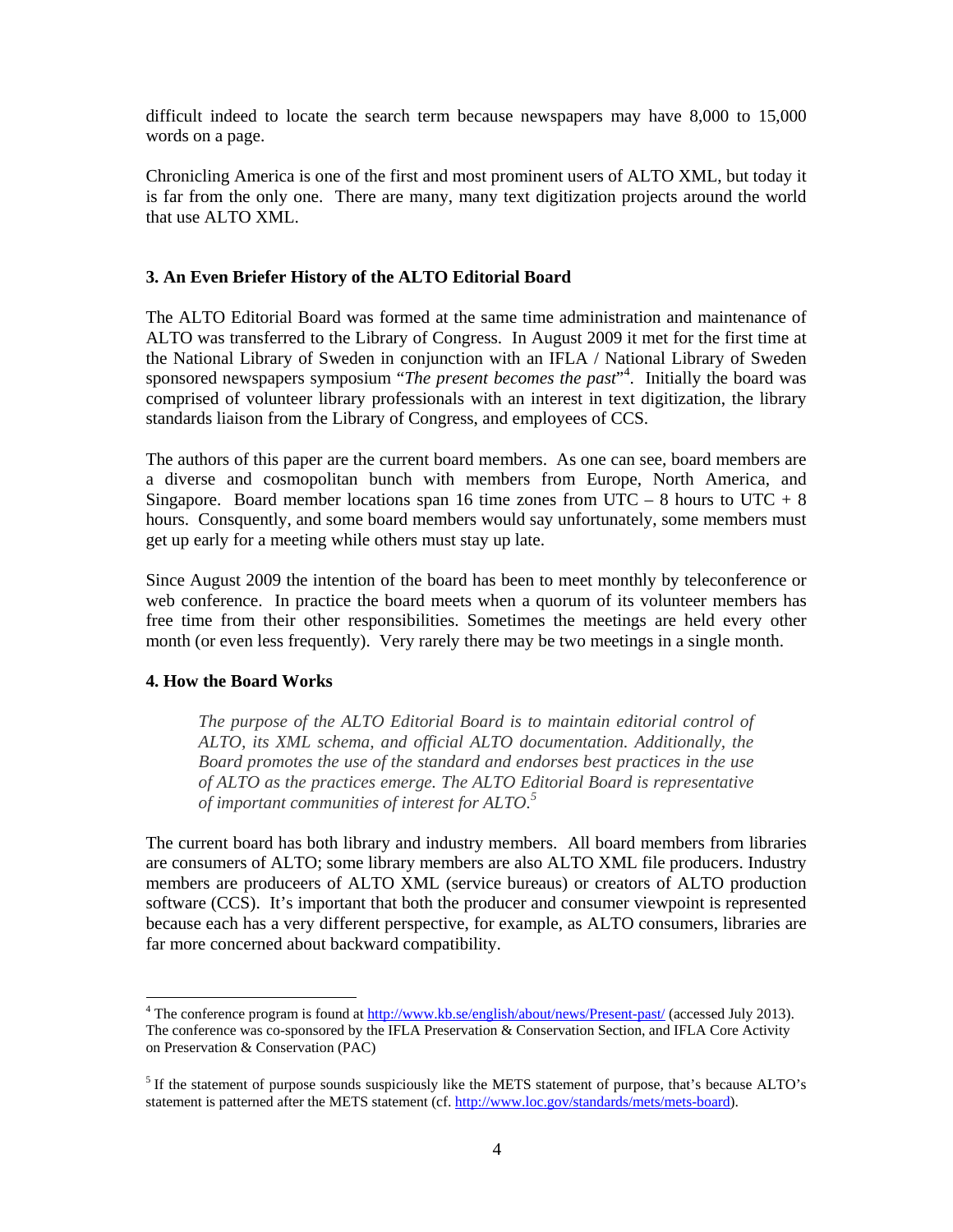So far board members are recruited on an *ad hoc* basis, to replace members who have left the board, or to fill other needs. In other words, there is no formal recruitment policy. Recruitment policy is likely to become more formal as the ALTO board matures. Draft board membership criteria, modeled after the METS Editorial Board membership criteria, are listed in Appendix 1.

There are no restrictions on who can submit a proposal to change or extend ALTO. Since the Library of Congress began administration and maintenance of ALTO, no changes have been made to ALTO, but there are several proposals before the board. These proposals have been submitted by ALTO board members, by the IMPACT project<sup>6</sup>, and by Bibliotheque nationale de France.

The ALTO board developed an almost self-explanatory proposal submission template (cf. Appendix 2). The fields most needing explanation are "champion" and "backwards compatible".

ALTO board members are volunteers, and, as already mentioned, have full-time work elsewhere. Asking a board member to carefully study one or two proposals of the dozen or so proposals before the board is much more doable than asking him/her to study all of them. Hence, in order to consider proposals efficiently and to reduce the demands on board members' time, each proposal is adopted by a board member who volunteers to "champion" it. The champion studies the proposal, considers its implications for the current ALTO schema, especially on backward compatibility, and, during the course of one or more meetings, explains to other board members why the proposal ought to be adopted or rejected. In other words, a proposal's champion is its advocate, but not the usual sense of the word *advocate*. The champion may also advocate for its rejection if the proposal is inappropriate.

Backward compatibility is most important for digital library software which uses ALTO. In order to use ALTO XML files which incorporate new features from a changed ALTO schema, the software may very likely have to change. If the new feature "breaks" some feature in the old schema, then it is necessary to have 2 different code paths to accommodate both new and old ALTO files<sup>7</sup>. "Breaking change" is something that software developers and digital preservationists strongly prefer to avoid.

Obviously backward compatibility is an important consideration with any schema change. It is preferable to deprecate old features in favor of an improved new feature since when a feature is deprecated, files produced with the old and new versions of the schema are compatible with each other (sort of). Deprecated features may be supported for one or two future current versions and thereafter completely phased out.

 

<sup>&</sup>lt;sup>6</sup> IMPACT, or Improving Access to Text, was an EU-funded project whose objective was to "significantly improve access to historical text and to take away the barriers that stand in the way of the mass digitisation of the European cultural heritage" (cf. http://www.impact-project.eu/). The IMPACT project has been succeeded by the IMPACT Centre of Competence whose goal is to "make the digitisation of historical text better, faster, cheaper" (cf. http://www.digitisation.eu/).

 $<sup>7</sup>$  It may or may not be possible to transform ALTO files conformant to the old ALTO schema into files</sup> conformant to the new schema.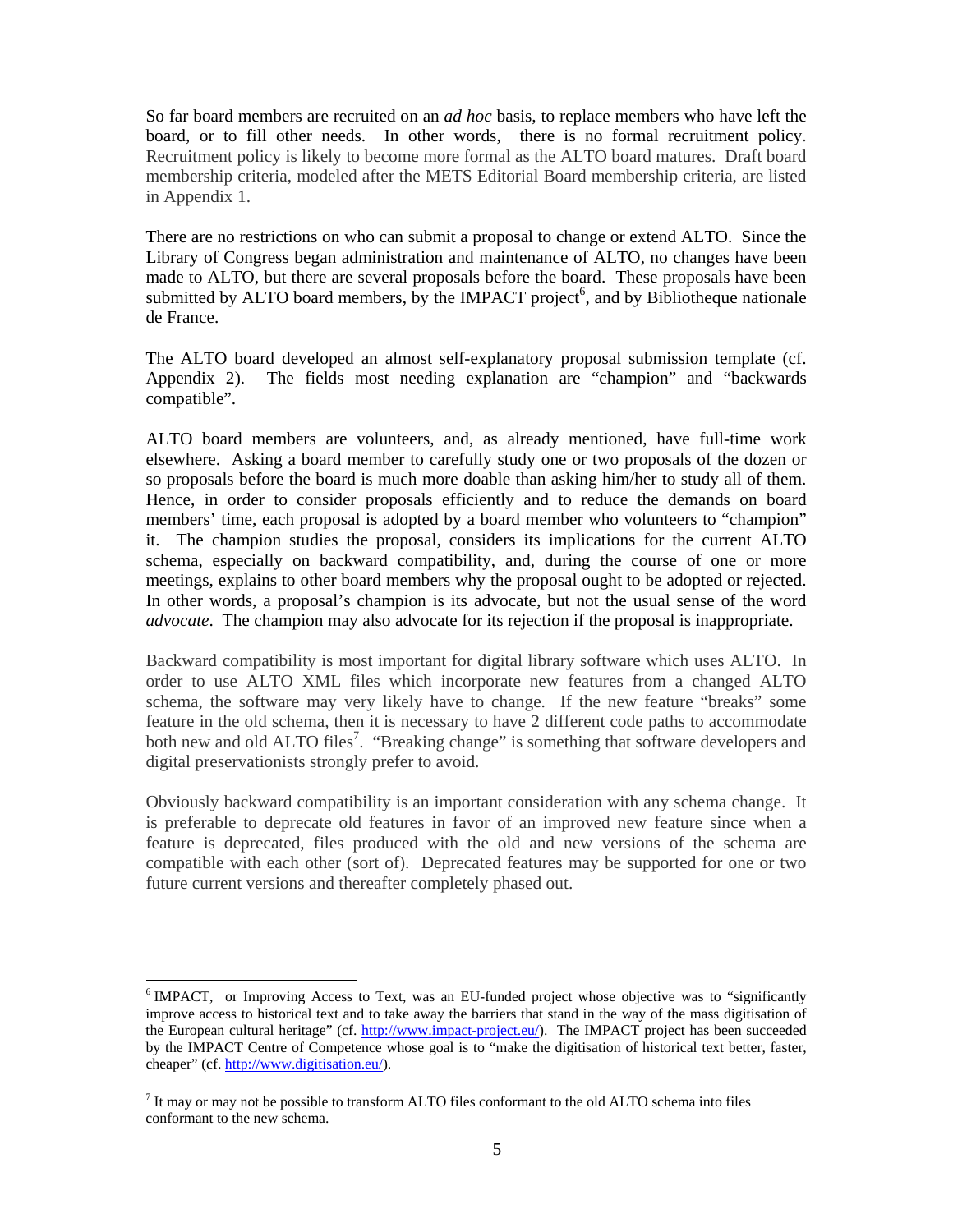If backward compatibility is preserved in a new ALTO schema, the schema will be released as a minor versions, for example, version 2.1. If, for some reason, backward compatibility is broken by a new schema, a major version will be released, for example 3.0.

New schemas will be released as needed but no more than twice in a year and on a schedule which matches new METS schemas (January and July). A draft schema will be available for public comment at http://www.loc.gov/standards/alto/ one month prior to its release as a new major or minor version.

The ALTO Editorial Board has a wiki for meeting agendas, meeting minutes, working documents, and change proposals (http://altostandard.pbworks.com/). The public is welcome to join the wiki and to comment on current change proposals. One can request access on the wiki homepage.

The ALTO board believes that a stylistically uniform schema will facilitate the understanding and use of ALTO so it has drafted and will soon formally adopt design principles (see Appendix 3).

# **5. Meetings**

As mentioned above, meetings are mostly by teleconference or web conference. Occasionally, as work schedules and, even more importantly, as employer budgets allow, the ALTO board meets face-to-face, and always in conjunction with another library conference such as the DLF Forum or the IFLA World Library and Information Congress.

By consensus the board meets at 2pm UTC on a Thursday. There has been some attempt to settle on a particular Thursday of the month, for example, the  $1<sup>st</sup>$  or  $2<sup>nd</sup>$  Thursday, but member schedules have proved too variable for this. The date of the next meeting is decided during the current meeting (preferably) or by email (if needs be) or by Doodle poll (last resort).

One of the board members (currently Frederick) assembles a draft agenda prior to a scheduled meeting and emails it to board members via the ALTO listserv. The email with the draft agenda asks other board members for additional agenda items for the next scheduled meeting. The draft agenda is also posted to the ALTO wiki. The final agenda as well as the URL to the minutes from the last meeting are emailed to ALTO listserv members a couple days prior to the scheduled meeting.

The board has tried plain teleconference, Skype, Skype with desktop sharing, and Webex for its meetings. In principle either Skype or Skype with desktop sharing is attractive because Skype is so widely used and free or inexpensive (Skype desktop sharing isn't free). But both have proven to be extraordinarily unreliable. Fortunately the employer (CCS) of one of the board members has a Webex subscription. Webex is very reliable, and because it allows desktop sharing, it also gives the meetings both a visual and an audio channel. In future we may try Google Hangouts in order to remove our dependency on a fee-based subscription service.

We recommend that members call from a quiet place or, if this is not possible, to mute their microphones when they are not speaking. Background noise, like keyboards typing, music playing, or officemates talking, can make it very difficult to hear and understand what's being said.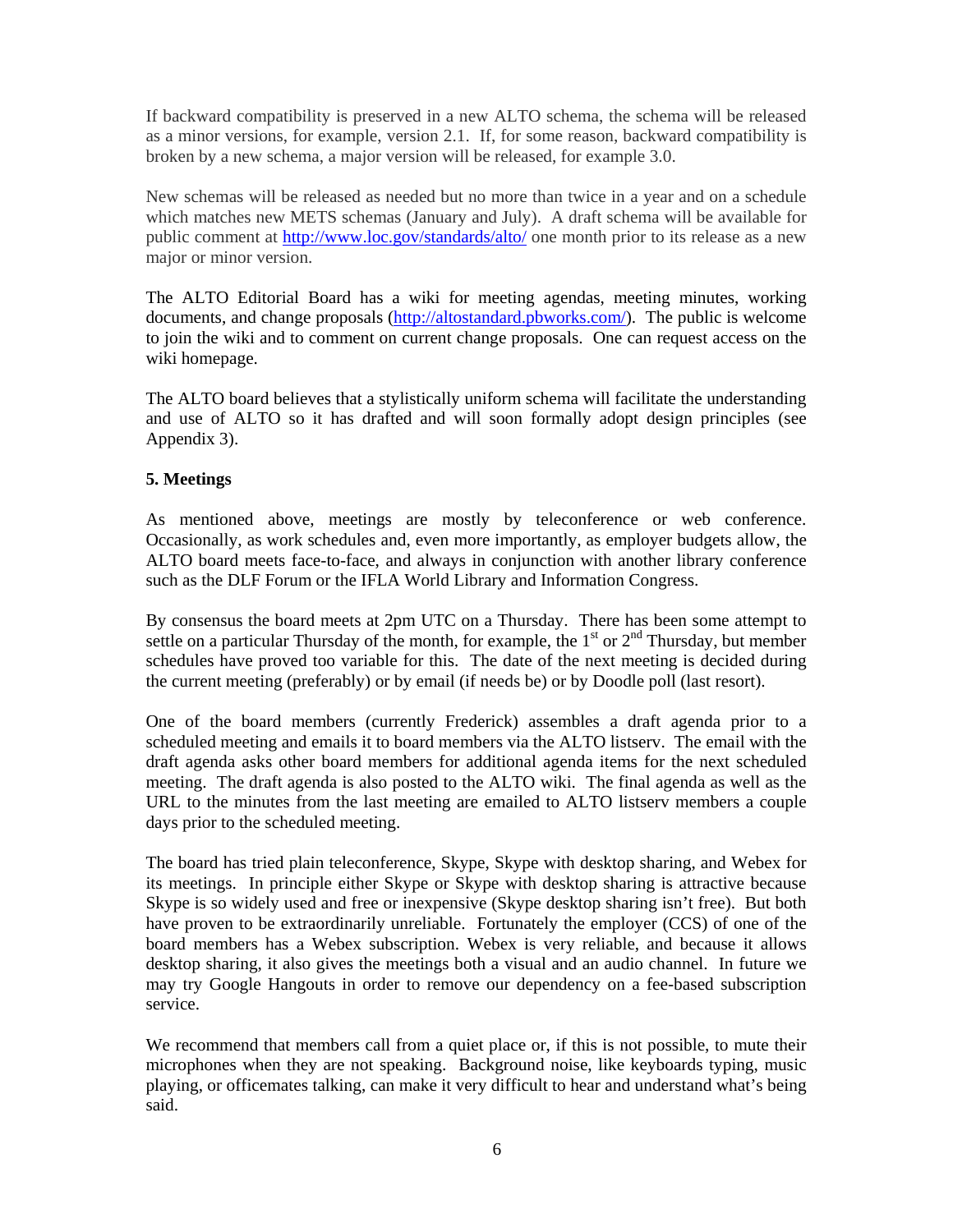One of the board members (currently Frederick) moderates the meetings. All members are encouraged and expected to contribute, sometimes extemporaneously and at other times after prior preparation. For example, one of the current outstanding action items (see below) which does require preparation outside of a board meeting is to create design principles to guide future changes to ALTO.

Most meetings produce one or more action items. Each action item is assigned to one or more board members. An action item does have a start date, the date on which the item was created, and may have a completion date, for example, "by the next meeting". But since board members are volunteers with full-time "other" employment, no one is chastised for missing a deadline. Spoken or unspoken commendation by one's fellow board members and the knowledge that one is being of service to the library community is the only positive motivation while the only negative motivation is the wish to avoid the embarrassment of disappointing fellow members.

### **6. Board Member Motivations**

What motivates board members to join and participate? All members are full time employees of other organizations and presumably have plenty to do for their employer. Board members are unpaid volunteers and must therefore be intrinsically motivated. According to Wikipedia

*…intrinsic motivation refers to motivation that is driven by an interest or enjoyment in the task itself, and exists within the individual rather than relying on external pressures or a desire for reward. [People] who are intrinsically motivated are more likely to engage in the task willingly as well as work to improve their skills, which will increase their capabilities.8*

This is obvious to anyone who has volunteered to do a non-trivial task for a demanding, but uncompensated, position or to someone who has managed a volunteer organization. It is nevertheless important to keep in mind both board members' fulltime work and intrinsic motivations: Both factors contribute to member's independent observations, perceptions, and opinions.

Perhaps the question of motivation is best answered by some members themselves:

*The Library of Congress has a strong interest in maintaining library standards in general, and digital standards are particularly important, give the ever-changing nature of the medium. I serve on the Board to ensure that changes keep pace with technology but also retain functionality for the large body of existing data from years of scanning efforts.* 

*Nate Trail, Library of Congress, Washington DC USA* 

*Bibliotheque nationale de France has used ALTO from the very begining of its digitalization projects, and it now has millions of ALTO pages available for preservation and diffusion purposes. ALTO is a great tool used everyday,* 

 

<sup>&</sup>lt;sup>8</sup> Wikipedia contributors, "Motivation," Wikipedia, The Free Encyclopedia, http://en.wikipedia.org/wiki/Motivation (accessed Jul 2013).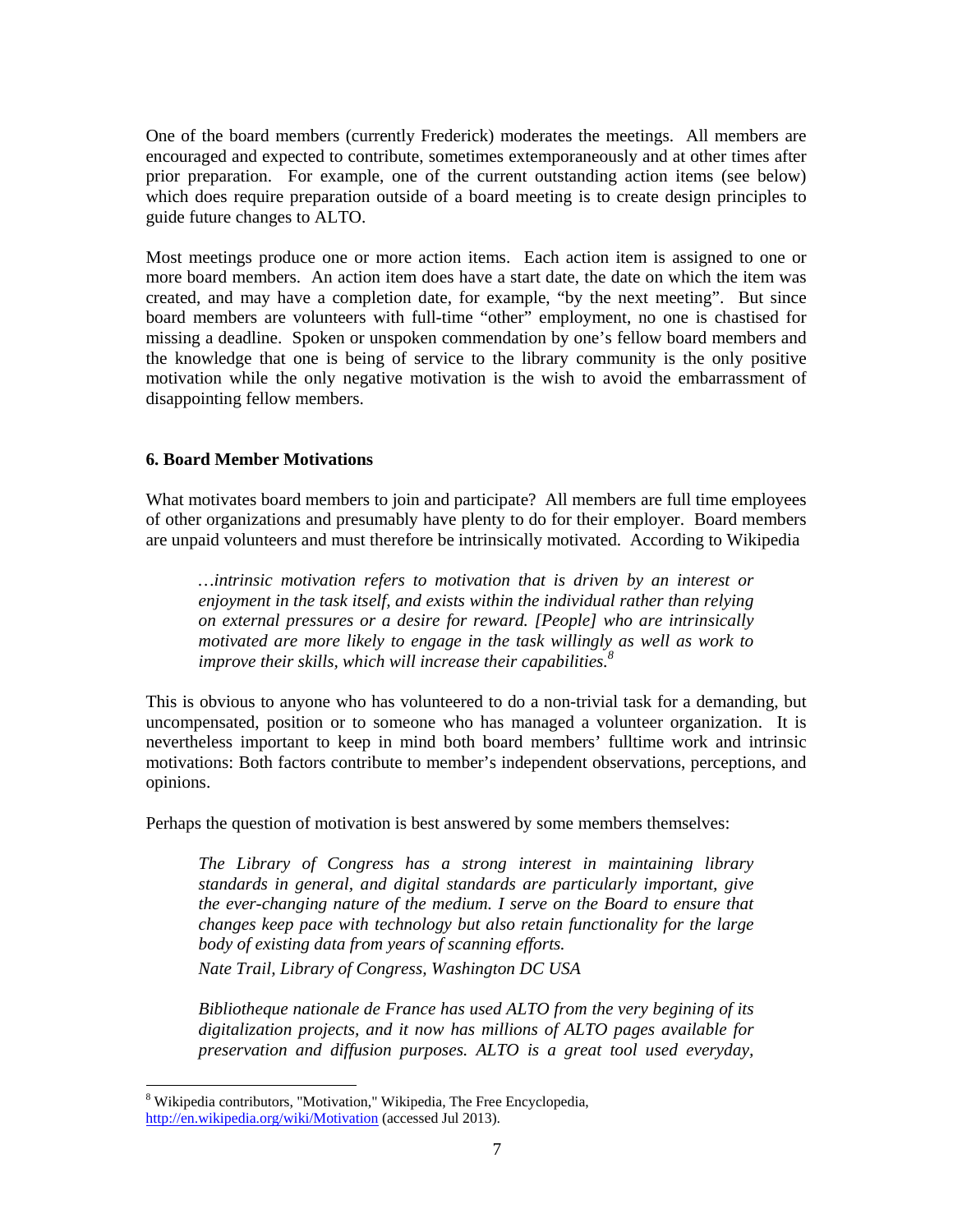*everywhere. But ALTO also has a future, and the ALTO board is the right place to build it.* 

*Jean-Philippe Moreux, Bibliothèque nationale de France, Paris France* 

*The Singapore National Library Board (NLB) uses extensively the ALTO standard for its popular NewspaperSG service. The ALTO editorial board provides me the opportunity to meet and work with members with substantial experience with the ALTO standard and implementations.* 

*Kia Siang Hock, Singapore National Library Board, Singapore* 

*The Koninklijke Bibliotheek (KB) began digitizing printed material on a large scale around 2005. Shortly after that ALTO was chosen and is still used as an important part of the format the KB has designed for the now many millions of pages digitized material and growing. In the future we hope that it will also be possible to improve the quality of the digitized collection, for example, the quality of the text. For these reasons the KB as well as I are interested in helping the community to maintain and develop the standard.* 

*Evelien Ket, Koninklijke Bibliotheek, den Haag, the Netherlands* 

*Since 2000 I've been creating digitization workflow software and or managing text digitization projects of all sizes. As an ALTO board member I have the opportunity to influence the future direction of one of the principle standards used in text digitization. Besides, if one belongs to a community, one has an obligation to contribute to it.* 

*Frederick Zarndt, IFLA Newspapers Section, Coronado CA USA* 

#### **7. Conclusion**

As a standard ALTO has had an interesting life, coming out of a joint academic / commercial project, being maintained for a while by a particular company (CCS), and then returning to a public, open standard. It has a proven track record and millions of documents are scanned and expressed using it, ensuring that it will continue for many years. Paired with METS, this standard ensures that digitized paper documents can be electronically understood with precision and clarity. The Board is committed to maintain it's usefulness into the future.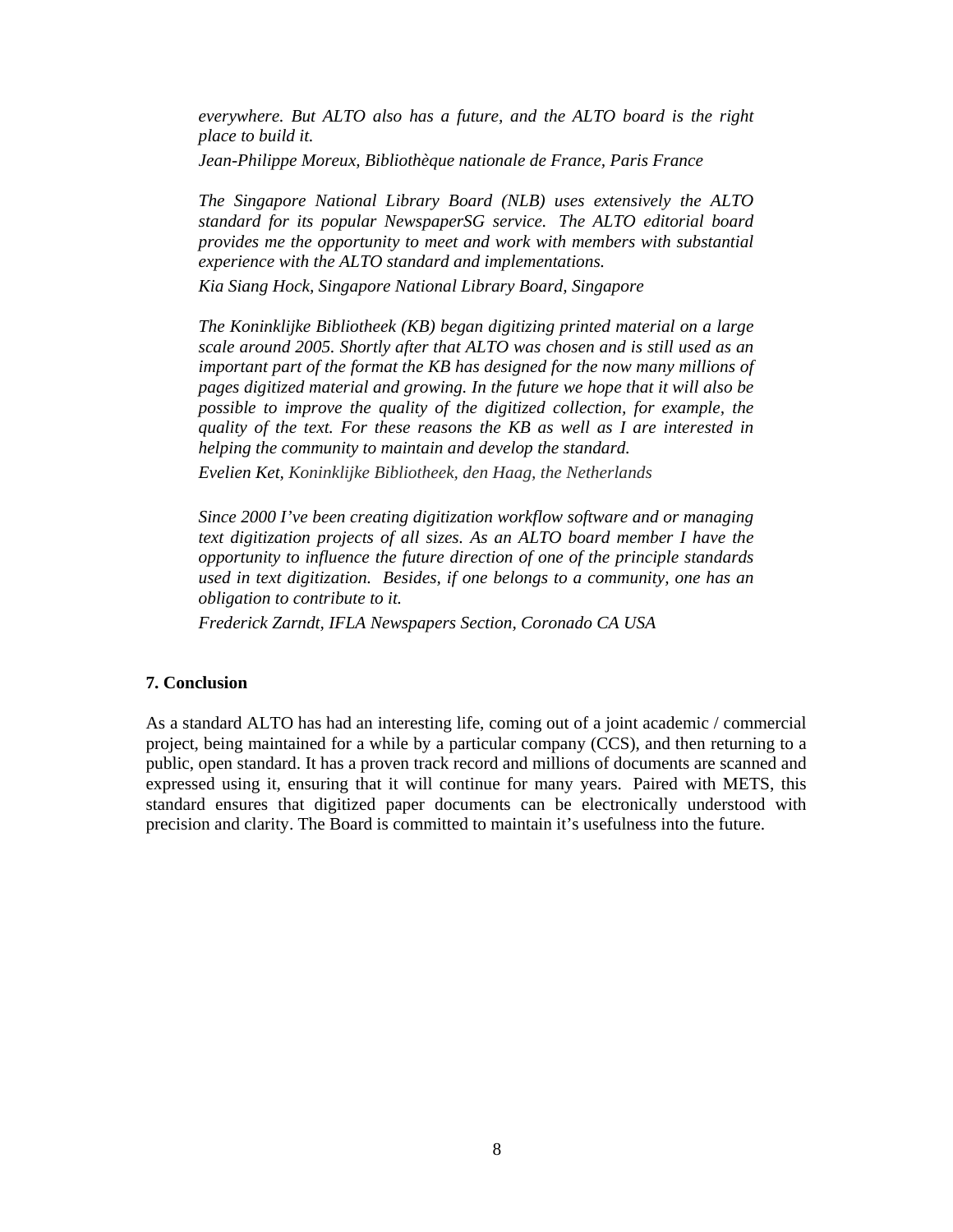

Diagram Showing Use of METS and ALTO XML Files to Represent a Text-based Digital Object such as a Book, Magazine Issue, or Newspaper Issue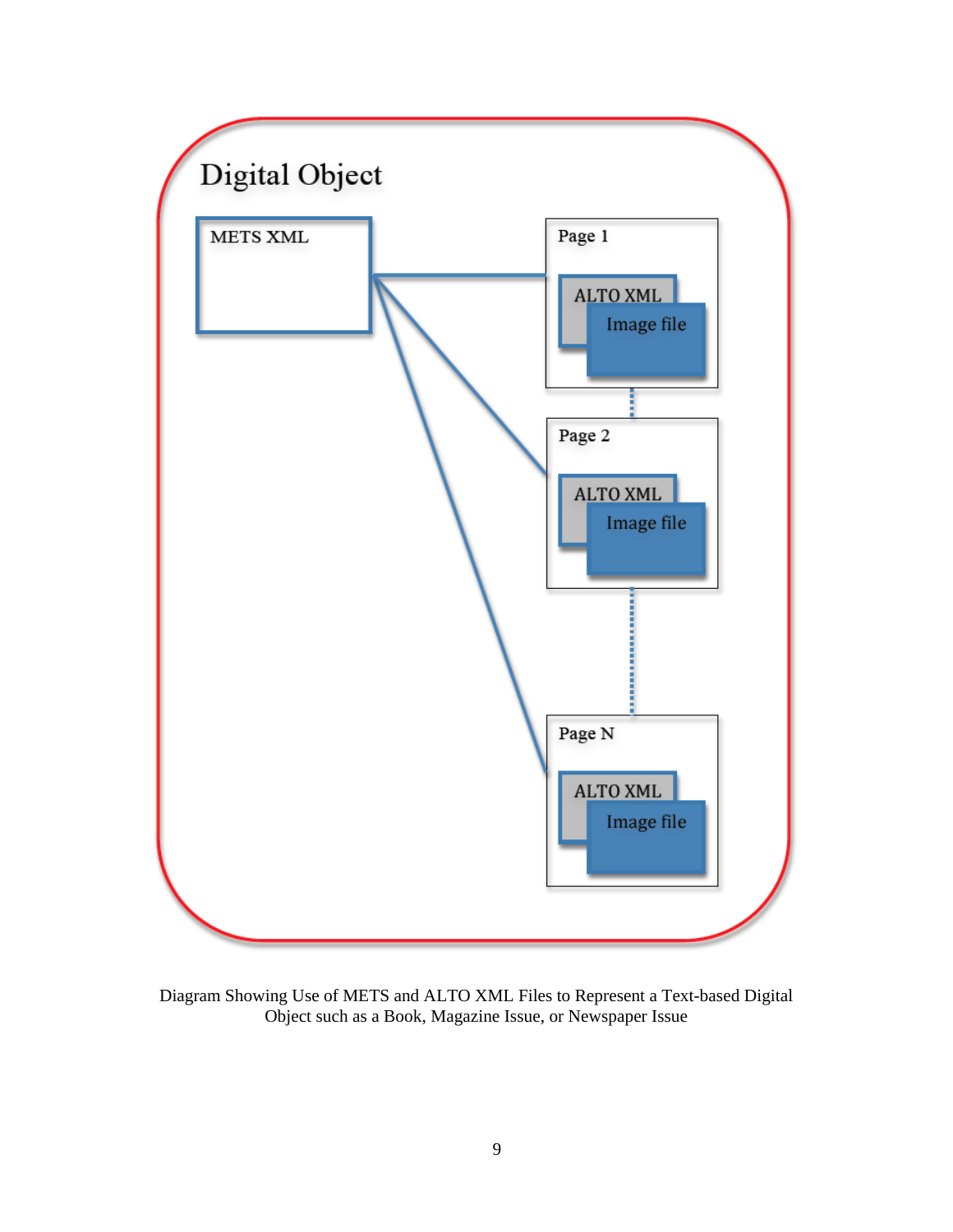# **Appendix 1: ALTO Editorial Board Membership Criteria**

- 1. The ALTO Editorial Board maintains editorial control of ALTO, its XML Schema, and official ALTO documentation. Additionally, the Board promotes the use of the standard and endorses best practices in the use of ALTO as they emerge. The ALTO Editorial Board is representative of important communities of interest for ALTO.
- 2. Board member criteria:
	- a. Have significant experience with ALTO implementation or ALTO-related tool building either previously or currently
	- b. Represent either currently or previously one or more of the following constituencies from the international digital library community:
		- i. National, Academic or Public Libraries
		- ii. Information services utilities
		- iii. Governmental agencies or organizations
		- iv. Vendors supporting digital library operations
	- c. Demonstrate experience in one or more of the following areas:
		- i. XML or other information encoding languages
		- ii. Digital library or digital repository implementations using ALTO
		- iii. Metadata for digital libraries or repositories such as descriptive, administrative, structural, or transport schemas
		- iv. Tool development and /or use for digital information creation, capture, storage and management, discovery or retrieval
	- d. Committed support from home institution to support telephone and web conferences calls, face to face meetings when feasible, in-person or online training events, and other Board activities
	- e. Demonstrate ability and interest in developing and fostering the use of ALTO within digital libraries / repositories and building a strong ALTO community of implementors
	- f. Ability to commit to a 2 year term with the possibility of renewal.
- 3. Expectations for ALTO Board member participation:
	- a. Makes a serious commitment to meeting the Mission & Objectives of the ALTO Editorial Board.
	- b. Participates actively in the work of the Board to maintain and promote the ALTO schema.
	- c. Regularly and actively participates in periodic telephone and web conference calls, as well as face to face meetings when feasible.
	- d. Prepares for meetings, stays informed about committee and work group activities, and reviews and comments upon meeting notes, committee and work group reports, and ALTO communication media as appropriate including the ALTO listserv and ALTO wiki.
	- e. Gets to know other Board members and builds collegial relationships among Board members that contribute to informed and congenial decisionmaking.
	- f. Exercises professional judgment about changes to ALTO and the impacts of changes upon current implementations as known by personal experience or by input from other ALTO implementors.
	- g. Participates in committee or work group activities, educational training events and other ALTO promotional and fundraising activities.
	- h. Commits to a 2 year term of appointment with the possibility of renewal.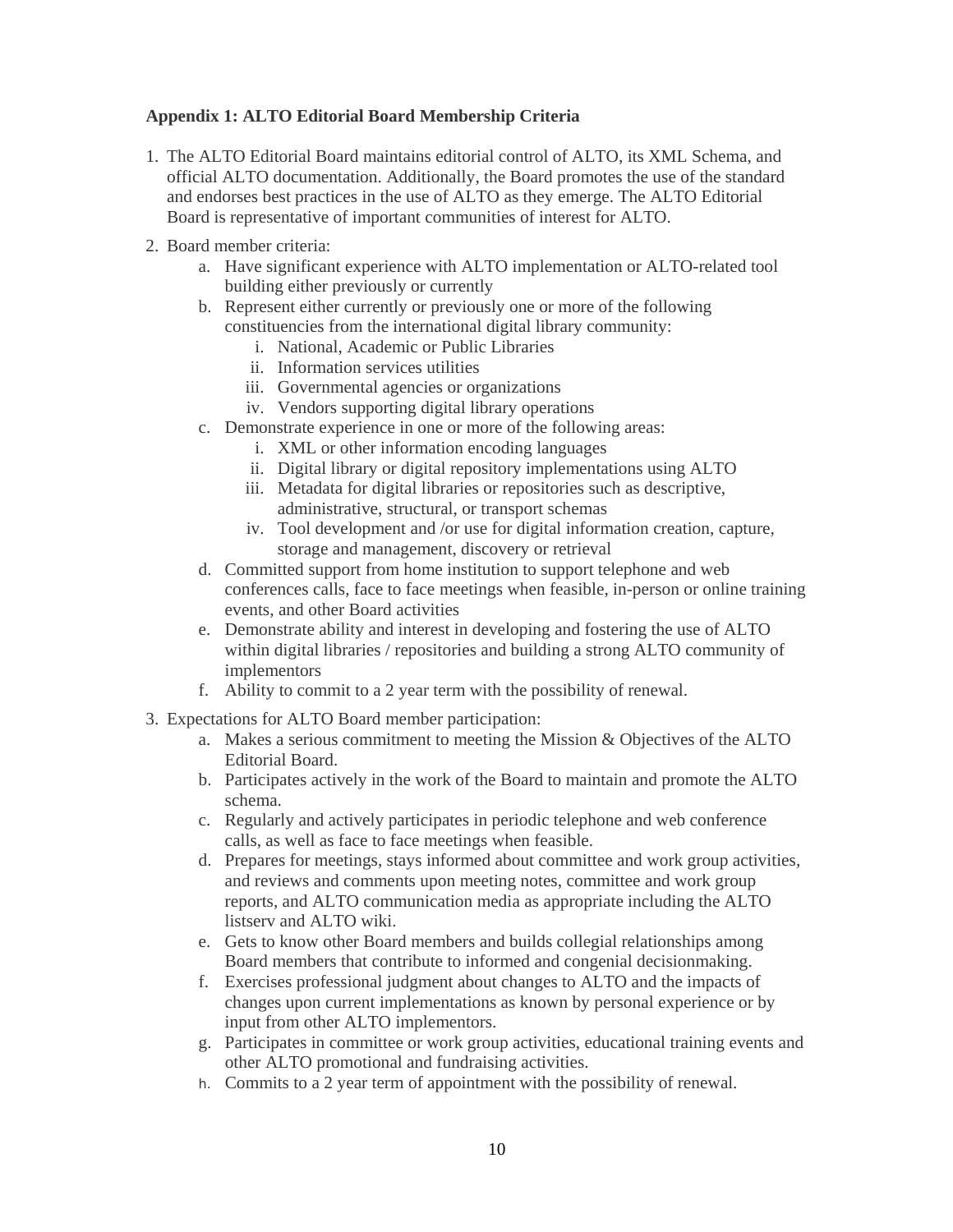## **Appendix 2: ALTO XML Change Proposal Template**

| Champion                        | board member name                                                                                                                                                                                                                                                                                                                                                                                                                       |
|---------------------------------|-----------------------------------------------------------------------------------------------------------------------------------------------------------------------------------------------------------------------------------------------------------------------------------------------------------------------------------------------------------------------------------------------------------------------------------------|
| Submitter                       | submitter name and email                                                                                                                                                                                                                                                                                                                                                                                                                |
| Submitted                       | YYYY-MM                                                                                                                                                                                                                                                                                                                                                                                                                                 |
| <b>Status</b>                   | submitted / discussion / review / accepted   rejected / draft / published<br>submitted - initial status when proposal is submitted<br>discussion - proposal is being discussed within the board<br>review<br>- xsd code is being reviewed<br>accepted - proposal is accepted<br>rejected - proposal is rejected<br>draft<br>- accepted proposal is in public commenting period<br>published - proposal is published in a schema version |
| <b>Backwards</b><br>compatible? | <b>UNCLEAR/YES/NO</b>                                                                                                                                                                                                                                                                                                                                                                                                                   |
| <b>ALTO</b> version             | version where proposal will be included                                                                                                                                                                                                                                                                                                                                                                                                 |

Lorem ipsum dolor sit amet, consectetur adipiscing elit. Aliquam ac ultricies augue. Pellentesque consequat interdum nulla, placerat ultricies magna scelerisque nec. Phasellus eget pellentesque magna. Phasellus dolor leo, vulputate ut tempor sit amet, ultrices eget turpis. Ut ornare convallis euismod. Aenean convallis elit feugiat augue dapibus pharetra. In at leo purus. Fusce faucibus iaculis orci, a luctus augue ullamcorper quis. Nulla magna nibh, elementum ut pellentesque non, fringilla sagittis nulla.

### **Example**

```
<Glyph ID="P4_ST00001_G02" CONTENT="2">
  <Shape>
    <Rectangle HPOS="240" VPOS="223" WIDTH="10" HEIGHT="24"/>
  </Shape>
  <Variance CONFIDENCE="0.5">s</Variance>
  <Variance CONFIDENCE="0.1">8</Variance>
</Glyph>
```

```
Current Schema ALTO 2.0: Proposed change:
&lt;xsd:complexType
name="processingStepType">
<xsd:annotation&gt;
</xsd:annotation&gt;
<xsd:sequence&gt;
                                          &lt;xsd:complexType
                                          name="processingStepType">
                                          &dt:xsd:annotation & gt;
                                          &dt;xsd:documentation >A processing
                                          step.</xsd:documentation&gt;
                                          </xsd:annotation&gt;
                                          <xsd:sequence&gt;
```
# **Appendix 3: ALTO Schema Design Principles**

#### **INTRODUCTION**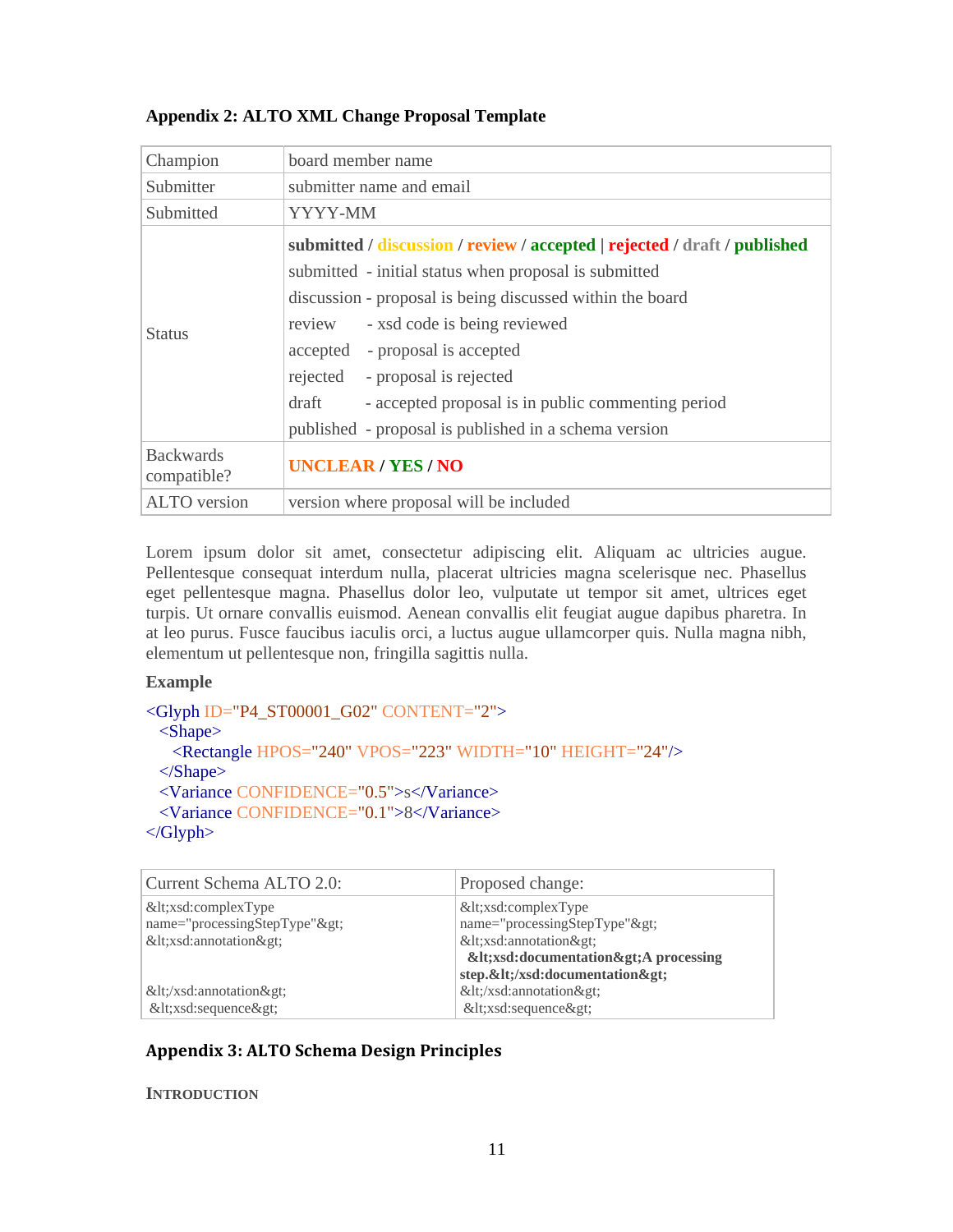The purpose of these principles is to provide guidance for future development of the ALTO schema. The document defines naming-rules for elements and attributes so that a coherent name-style will be used over time.

### **GENERAL**

- Purpose of an element must be unambiguous; Information that are expected to be stored in an element must be defined clearly as part of the schema documentation.
- Ensure integrity of the data; Information that have the same(!) semantics should only be stored once in an ALTO file to reduce file sizes and ensure integrity.
	- o References between XML elements should be established case using ID/IDRef mechanisms
	- o XML Elements should be nested to represent a "comprises of" relationship between real-world objects that are represented by the elements
	- o Information that qualifies the value of an element should be recorded as an attribute of the element itself. This may e.g. include encoding information etc.
- The ALTO-Schema should be used as a stand-alone schema and not borrow elements from other namespace. Therefore every ALTO-document must define the ALTOnamespace at the root-element level; other name space declarations on embedded elements are not allowed.

### **ELEMENTS AND ATTRIBUTES**

- Names of XML elements and attributes must only contain ASCII letters.
- Names of XML elements and attributes shouldn't be longer than 20 characters.
- All names must be Camel-Case.

### **SCHEMA DESIGN**

- Elements (<xsd:element>) should be defined as global element in the schema. Global elements are elements that are direct descendants of the root element of the schema.
- Global elements should be re-used in the schema instead of defining local elements.
- Global elements must not have different names when they are re-used, except when they are extended and a new element is derived.
- Cardinality of elements should be expressed explicitly in the schema (using minOccurs and maxOccurs).
- The ALTO schema should not be modularized

### **SPECIFIC PRINCIPLES**

The current ALTO schema holds two different information objects:

- administrative metadata about the file and its provenance
- full text: the actual full text with layout information as well as provenance information of the full text itself

The use scenarios for both metadata types are different. Administrative metadata is very rarely being processed. It is just stored with the ALTO file in the repository and usually not queriable. Unlike the administrative metadata the full text is queriable. It is stored in and accessed from various systems: retrieval, exchange and render-systems. Therefore the design requirements changes